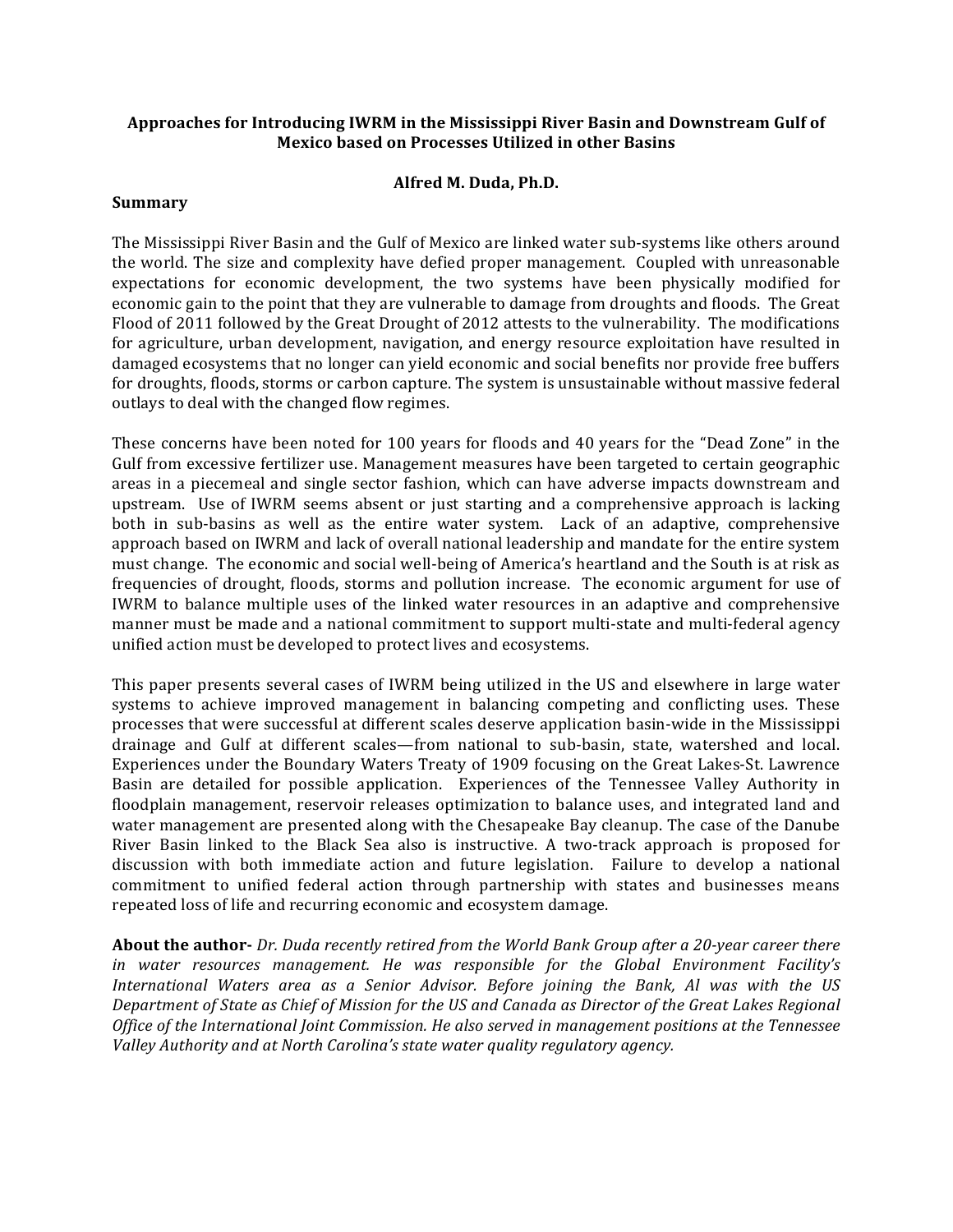#### **Introduction**

Economic and social benefits from coastal waters often depend on upstream river flows. These downstream salt waters are part of the river system. Floodplains and wetlands are integral parts of river systems. When they are diked, drained, or converted, water has no place to flow and flood damage results. Basin land areas and underground water are also part of river systems, and their development for agriculture and urban areas influences downstream quality, quantity and ecosystems. The foundation for applying Integrated Water Resources Management (IWRM)—some might substitute the word "Basin" for "Resources"--and its coastal equivalent known as Integrated Coastal Management  $(ICM)$  lies in: (a) analyses for breaking down complex situations into manageable pieces at all geographic scales and (b) processes for involving stakeholders and coordinating sub-initiatives to balance competing and conflicting uses of land and water. Institutions need to be established at different scales in order to implement these comprehensive approaches and rebalance water and land use policy and practice. Now, more than ever, such institutions will need to employ a comprehensive and adaptive approach to management and partnerships with localities and the business community in order to be capable of addressing complex problems that unsustainable development has created in vulnerable basins and coasts.

The Mississippi Basin-Gulf of Mexico faces enormous challenges as illustrated in 2011 with an extraordinary flood and an extraordinary drought in 2012 that raised soybean and corn prices to record levels. This paper argues that regional initiatives in parts of the Mississippi-Gulf basin are making progress toward IWRM and ICM. However, they are not well coordinated or funded, opportunities are missed, and political support is not sufficient. With the magnitude of existing water concerns/risk, economic interest groups will generate political pressure for government funding at various levels for their single interest issue, which will likely produce further negative consequences. If this is correct, the situation will worsen in this vulnerable basin that has been made more vulnerable to hydrologic, economic and ecosystem catastrophe by inappropriate development. One example may turn out to be the 2012 Farm Bill that may reduce incentives for wetland protection/restoration, and contain a smaller conservation reserve program with the result of increased downstream flooding. If money inevitably will be spent, it should be in a more comprehensive, cost-effective manner with multiple benefits like payments for carbon capture.

With the political and economic climate of 2012 and beyond, only incremental progress may be possible now. However a second national track for new legislative authorities is necessary at the same time because the challenge is so large. Existing initiatives and institutions at all scales will need to work together with many interest groups and civil society to develop coordinated visions of action that fit together for the Basin and Gulf through comprehensive approaches operationalized by adaptive management institutions. A basin-wide, overarching partnership among interest groups such as the agriculture and housing industries, state and local governments, environmental groups, various NGOs, and the federal government is urgently needed basin-wide from the Canadian border out into the Gulf. Basin-wide cooperation among so many entities means that the federal government must make this a priority with action commitments and appropriate budget support building on existing initiatives.

Eventually, new legislative authority and funding will be needed in the different sectors to provide appropriate incentives and disincentives as well as budget support for transactions costs. Basinwide scale work suggests the need for visioning processes among the various stakeholders. Lack of publicly available information on the costs of existing economic/ecosystem damage and projected future repeated damage can be overcome by use of modern modeling techniques and communication with special interest groups, government at all levels, the business community, and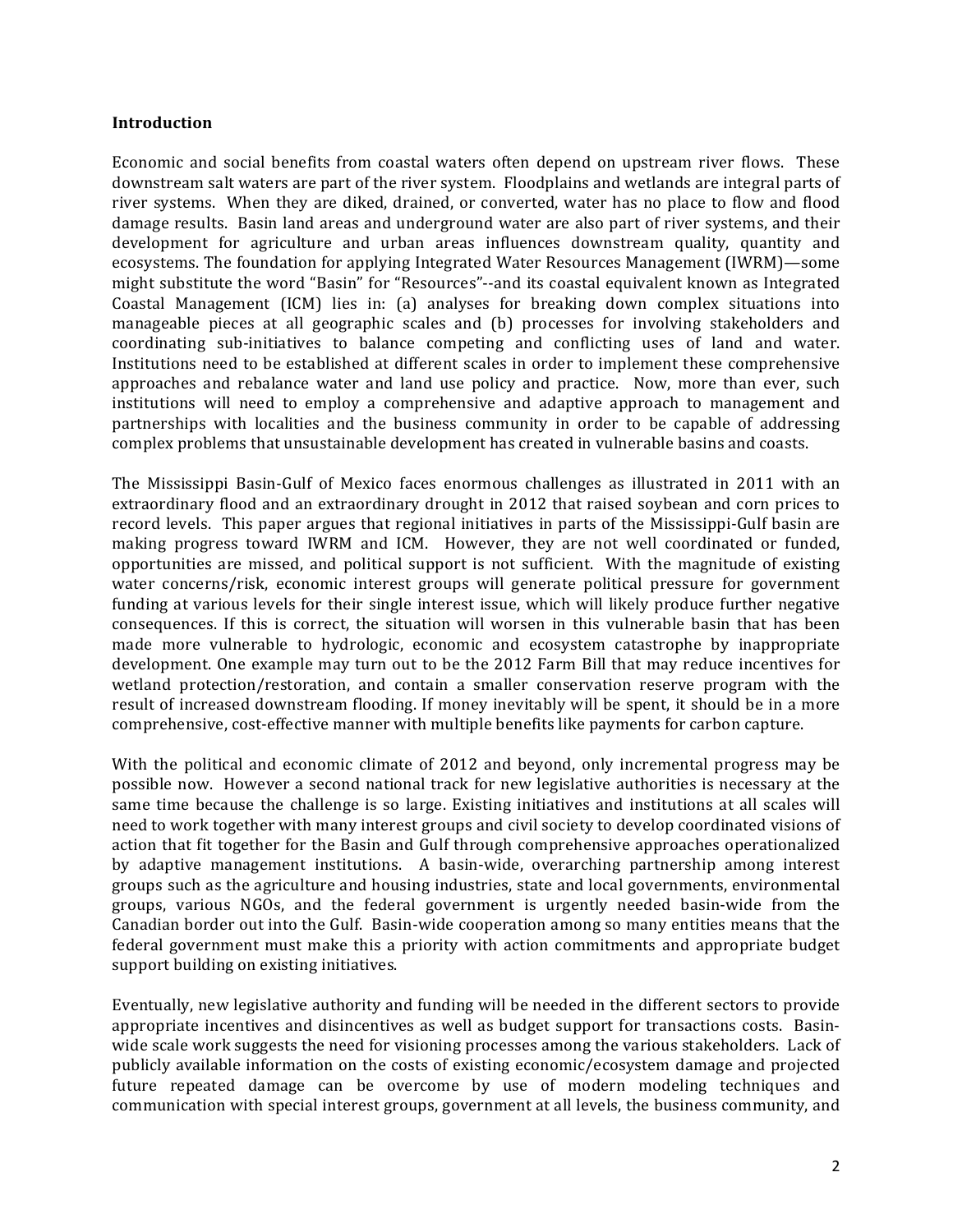citizens. For example, the existing economic value of floodplains and wetlands for many existing benefits and their presumed future value for carbon sequestration cannot be dismissed. Myths must be exposed, biased positions tossed aside through joint fact-finding, and a spirit of "we are all in this together" created in the Basin and Gulf. This is needed to rebalance all the conflicting and competing uses and adverse impacts created up and down the river, its tributaries, and coastal waters. A sense of urgency must be conveyed before the next disaster hits with sound science, proper economic and ecosystem analyses, and active participation of special interests.

This paper is limited in extent by its terms of reference. Consequently, it only superficially identifies a number of processes involving IWRM principles that some Mississippi River Basin states already have experience with. The idea is that processes familiar to some basin states would be more politically acceptable to test based on those states sharing their experiences with others. Follow-up work after the September meeting can summarize the experiences and processes in more detail if partners decide to purse the recommended, more comprehensive two track approach. Seven basin states have experiences under the Great Lakes series of Agreements and Protocol under the 1909 Boundary Waters Treaty between Canada and the US. Other provisions of the 1909 Treaty have authorized processes that other basin states like North Dakota and Montana have undertaken with Canada with assistance of the International Joint Commission (IJC). Seven other basin states have been involved with the Tennessee Valley Authority (TVA) since the 1930s. as it became a laboratory for the nation on integrated approaches to agriculture development, floodplain and land management, and practical approaches to IWRM. Processes undertaken by these two cases are presented. Additionally, the multi-state initiative for the Chesapeake Bay Basin and the multi-country initiatives for the Danube Basin and linked Black Sea provide other examples to illustrate that such processes involving IWRM can make progress. A final section pulls the two track approach together for discussion purposes.

### **Importance of Processes to Introduce IWRM and its Comprehensive Approaches**

Use of IWRM involves balancing multiple uses for water supply, irrigation, hydropower, flood and floodplain management, fish/wildlife/ecosystem sustainability, recreation, and navigation among others. Developed countries have not utilized this approach in most basins nor have land decisions been coordinated with water resources decisions. In the 21<sup>st</sup> century, this more comprehensive approach coupled with greater recognition of services provided by wetlands and floodplains is essential to adopt given the extensive modifications to water systems and the associated high levels of ecosystem damage. Remedial measures are necessary to save human lives, reduce repeated economic loss, restore floodplain functions, and improve quality. Federal agencies can no longer afford outlays of \$8 billion in payment for agricultural flood loss in just one flood event or billions more for levee strengthening and urban flood damage in floodplains.

Interest groups in many geographic areas of the Mississippi Basin and Gulf are clamoring for action and resources to be spent before the next drought, the next flood, the next storm, the next seasonal "Dead Zone" that decimates life in the Gulf. Money is going to be spent based through the use of political pressure. With solutions for the water quality problems in the waterways and the Gulf tied to flooding and floodplain problems far up in the Basin, more cost effective use of public funding can be achieved to balance protection of multiple uses through IWRM rather than a subsidy just for one narrow sector or interest group. Many studies have mapped a more comprehensive way ahead ranging from the 1994 "Galloway Report" to the work of the limited Mississippi River Commission and Upper Mississippi River Basin Association as well the more recent efforts in the lower basin for the "Dead Zone", coastal wetland restoration, Katrina, and the Gulf Oil Spill. Some of these geographic initiatives are moving forward on a more comprehensive path but widespread adoption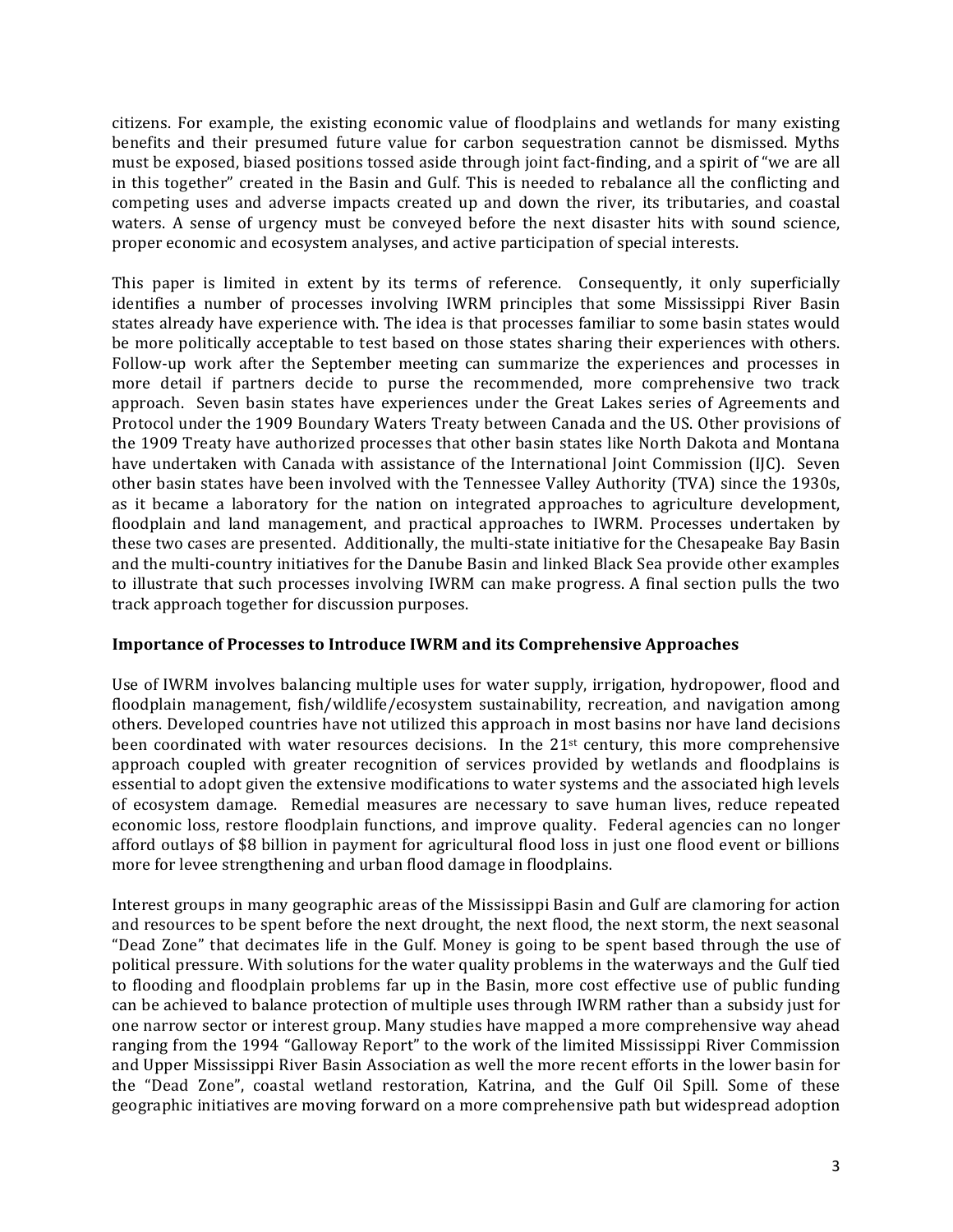has not been forthcoming and opportunities are lost. Pilot projects have shown that watershed management and wetland/floodplain restoration can play an important economic role in flood damage reduction, storm protection, water quality cleanup, and in carbon sequestration to forestall global warming. Good ideas are out there but are ignored, need to be scaled up basin-wide and anchored in wider partnerships with businesses.

Use of IWRM and ICM can be the vehicle for adoption of this comprehensive way forward. Processes that can utilize such vehicles through existing institutions can at least provide a start in these tough budgetary times. In fact, once economic and social benefits of comprehensive and adaptive management are quantified and communicated, there may be a strong argument for significant federal, state, and local cost savings by investing in re-engineering and restoring the Basin and its Gulf. Various processes have been utilized by some Mississippi Basin states already while participating with the federal government under the 1909 Boundary Waters Treaty and through the pioneering work of the Tennessee Valley Authority.

## Experiences from the International Joint Commission (IJC) and the 1909 Treaty

The 1909 Boundary Waters Treaty established the IJC, which has three commissioners from each country. The Commission follows the Treaty with processes to prevent and resolve water-related disputes. The Commission acts impartially in fact-finding and in formulating recommendations on issues, rather than representing the views of their respective governments. The Commission has set up more than 20 Boards, made up of experts from the United States and Canada, to help it carry out its responsibilities. In some cases the IJC plays the role of authorizing water uses while protecting competing interests in accordance with rules set out by the two governments in the Treaty. In other cases it plays a role in joint fact-finding and tendering recommendations on the subject of concern when requested by a "Reference" from the US and Canada.

The IJC has special responsibilities in the Great Lake-St. Lawrence River Basin under a series of Agreements and a Protocol that express basin-wide commitments, including those for processes to assist the eight states, two provinces and both national governments resolve and prevent conflicts. While many more states and agencies than these 12 jurisdictions would need to be involved in the Mississippi processes, they are still applicable to the Basin situation. The processes include:

- joint fact-finding in producing technical analyses at different scales;
- use of staff from the jurisdictions to undertake fact-finding and vet recommendations;
- operate a small secretariat and provide budget to support the Boards for joint-fact finding;
- commitments for large watershed and local scale remedial action programs with participation;
- foster partnerships with other stakeholders (for example, a Council of Great Lakes Research Managers, a Council of Great Lakes Industries, a Science Advisory Board to the IJC to ensure that stakeholders participate in discussions early in participative processes);
- organize a public participation program with stakeholder meetings, including a biennial meeting on the Great Lakes-St Lawrence Basin issues;
- tender recommendations to the Parties.

The Great Lake Basin states and federal agencies provide staff as part of their work to assist the Commission rather than the IJC undertaking the work with its own staff. Limited IJC personnel serve as secretariat to the Boards, sub-committees and task forces. This is an important concept because Mississippi Basin states and federal agencies in using such a technique would participate from the start and would buy-in on the analyses and then participate in formulating alternative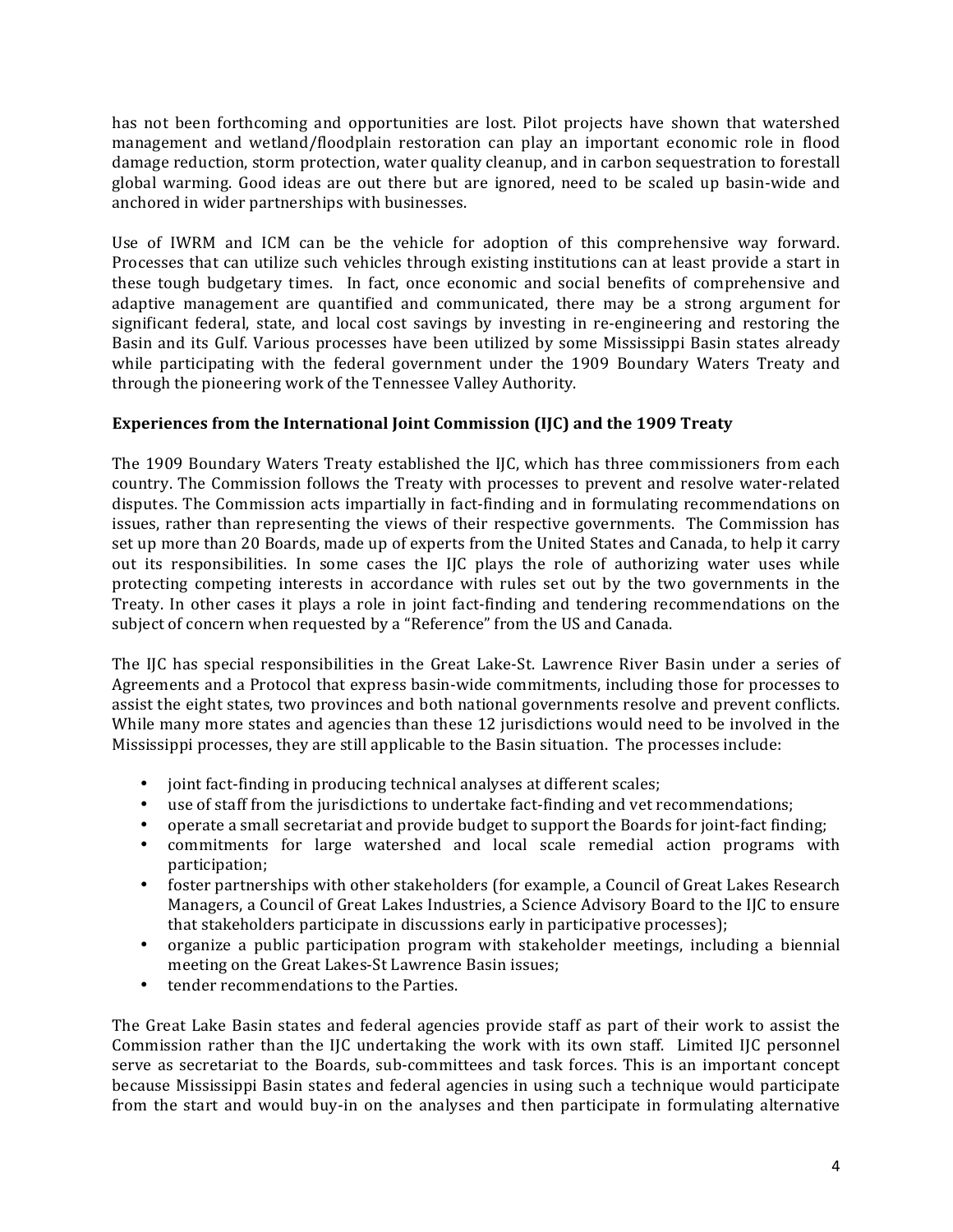actions based on the analyses that would bring IWRM and rebalancing uses into the discussion in a unified fashion. This builds trust and confidence in levels of government working together and provides a forum for disparate programs of agencies and states to get their acts together as they subsequently participate in a unified fashion in other work groups with industry, NGOs, and citizens. Both quality and quantity issues can be addressed this way at various scales from watershed up to basin-wide and can include industry and NGO representatives such as the IJC utilized on its work on water levels in the lakes with flooding in the 1980s to downstream multiple uses below structures.

The IJC processes work at different scales, from basin-wide to local. The IJC role is to facilitate and administratively support the processes, for the commission to then tender recommendations, and then to produce reports on progress of action for accountability purposes. Under the revised Agreement, states and federal agencies commit to more comprehensive approaches. One such commitment is for federal agencies to work with states, localities, the business community, NGOs, and citizens to remediate 43 areas of concern in the basin. The processes of participative visioning, analysis, planning, and implementation for these local scale partnership actions is instructive for Mississippi Basin and Gulf stakeholders to discuss.

Several basin-wide scale processes for engaging stakeholders would also be of interest for the Basin and Gulf. The IJC has collaborated with other organizations such as the Great Lakes Commission (an interstate compact agency created by governors and provincial premiers) as well as a Great Lakes Council of Industries in basin-wide efforts. The Council of Industries would be a body to consider for the business community Mississippi basin-wide. It also has supported a Science Advisory Board and a Council of Great Lakes Research Managers. With membership from the science community from the states, universities and federal agencies, these two bodies help to bring sound science to management decision-making and to harness budgets of research institutions to focus on pressing matters of scientific uncertainty in IWRM.

The compact organization known as the Great Lakes Commission helped lead a visioning process basin-wide that resulted in adoption of the Great Lakes Basin Compact with key action commitments by the governors and granted consent by Congress. It illustrates that agreements among states and federal agencies can be updated over time as consensus is built. There is the Great Lakes Charter with unified commitments to principles that relate to IWRM to conserve levels and flows in the basin to balance ecosystem sustainability and a more recent Sustainable Water Resources Agreement in a new Great Lakes Compact enacted in 2008 following approval from Congress and President Bush. Similar compact organizations and sub-basin commissions exist in the Mississippi drainage and each can learn from understanding the work of the others and fostering collaboration. A series of commitments to principles, programs, and legal authority would be more complex to enact in the Mississippi but similar sub-basin organizations can be expanded or authority provided to the larger Mississippi River Commission.

In the interim, while consensus for action and commitments build, Executive Orders can be issued under the authority of the President. A good example is Executive Order 13340 issued by President Bush in 2004 where the US finally harnessed federal agencies to work together in a unified manner to support more comprehensive approaches to the Great Lakes St Lawrence River system. For years, Canada had such collaboration with a national agreement with provincial officials. The Executive Order created a Federal Interagency Task Force on the Great Lakes to stimulate collaboration and break stalled action. Such an Executive Order will be needed at the minimum to jump start basin-wide efforts in the Mississippi-Gulf. Federal agencies and seven Mississippi basin states have experienced such coordinated efforts already.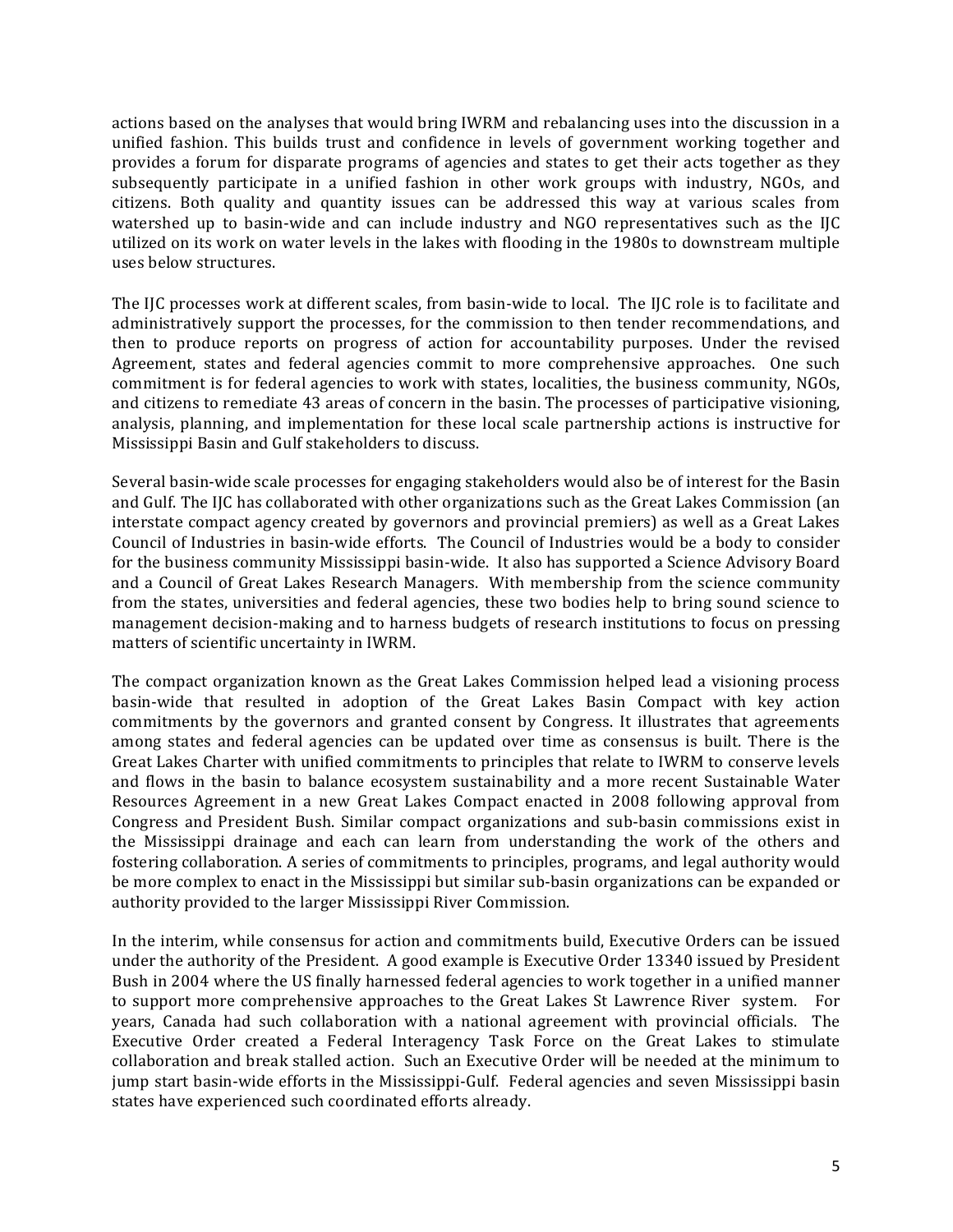## Applying Experiences of the Tennessee Valley Authority (TVA)

The TVA experience is well known among water management professionals. Created by Congressional legislation in 1933, the TVA was created to promote unified use, conservation, and development of the Tennessee River basin, a tributary of the Mississippi—the basin…its land and water and not just water. The basin covers seven states and the familiar TVA experiences would be valuable for sharing with Mississippi Basin stakeholders. TVA addressed economic development, agriculture development, land management, community livelihoods, and water and other natural resources management in a unified and balanced manner in partnership with valley jurisdictions and later with NGO groups. Three key features may be of interest:

\*early approaches to floodplain management in partnership with communities

- \*system-wide integrated analyses and improvements in dynamic rule curves for reservoir
	- $s$ releases optimization to balance more modern multiple uses not originally included in dam project purposes as authorized by Congress.
- \*integrated land, agriculture, and water resources management

TVA has been a leader in flood management. During the 1950s, it recognized that its dams still would not prevent all floods and staff operationalized the concept of "floodplain management". TVA pioneered providing technical assistance to communities and use of scientific methods to identify flood hazard areas, work with citizens to plan use of non-structural methods and local ordinances to prevent further development in these hazard areas, and provide cost-sharing incentives to implement measures. Additionally, in the 1960's TVA was the first federal agency to recognize that floodplains will be repeatedly flooded and that moving people out of the floodplain was the least costly option to save lives and minimize recurring economic damage. Restoring floodplain functions is a critical measure that only grows with importance as channels and flows become highly modified and floodplains inappropriately occupied.

TVA participated with sister federal agencies on the Federal Interagency Floodplain Task Force, which issued a landmark 1972 report. The Water Resources Council included such strategies for flood damage reduction in its 1973 Report to Congress. Perhaps in good economic times, the federal government could afford \$8 billion in flood damage subsidies from one event to farmers that have occupied artificially drained wetlands and floodplains, but those days are over. As with urban development increasing in floodplains, insurance premiums will skyrocket as more disasters occur. It has been reported that since the Great Flood of 1993, tens of thousands of homes, malls, businesses have been built on 28,000 acres in floodplains near St Louis—more than in all years before the flood. This may place older levees, not up to current standards, at risk downstream in Illinois. The recurring costs cannot be borne by any level of government.

Many water management structures authorized by Congress have funding appropriated with specific project purposes. Some may see this as an impediment to modernization of flow regimes to balance competing uses that were never thought of years ago. The TVA is no exception and it utilized processes in the 1980s to undertake comprehensive analyses of its reservoir release system and employed participative processes with industry and other stakeholders to rebalance uses in the basins. Known as the "Reservoir Releases Improvement Program", this system-wide rebalancing of project purposes/uses (including those to protect ecosystems and incorporation of adaptive management depending on climate) are critical for all major river systems with old projects to optimize IWRM. These processes for producing flexible, new rule curves for releases are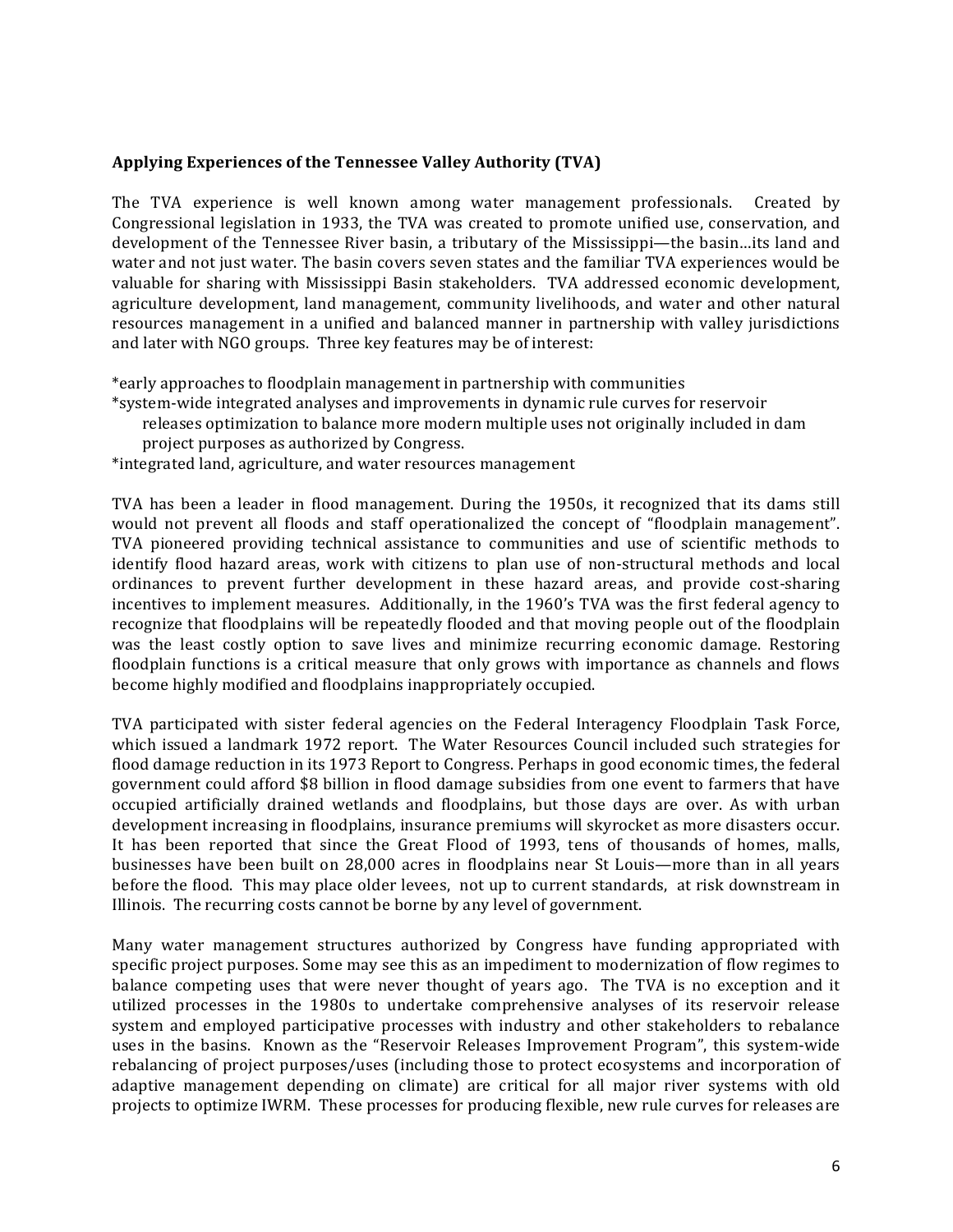important to adapt to new climatic realities as well as accommodate a different balance of uses to minimize repeated federal and state budget outlays for compensation from floods/droughts.

TVA has been a leader in agricultural development since the 1930s. Many of the fertilizers used globally were developed by TVA. They were part of the integrated strategy for land, water, economic and agricultural development pursued by TVA. TVA agricultural programs provided costsharing incentives in addition to later USDA incentive programs for sustainable land management, wetlands protection, and proper agricultural Best Management Practices (BMPs) to reduce erosion and waste of nutrients. This effort culminated in the "Land and Water 201" program in the 1980s in cooperation with USDA, the seven TVA states, farmer user groups, and the agriculture industry to achieve integrated approaches that increased farmer profits and reduced agricultural water pollution---especially nutrients that farmers were overusing (and profits were washing into the rivers creating "Dead Zones" in reservoirs). Such an effort is now needed Mississippi basin-wide to reduce nutrient use in agriculture and make agricultural expectations more reasonable for sustainability and small farmer profits.

The TVA also illustrates one other critical point. TVA is a federal agency and many federal water initiatives have benefitted from TVA staff participating on interagency task forces. A similar task force is needed on both the Mississippi and sub-basin scales because customized measures will need to be adopted for each sub-basin that fit together for IWRM and water use rebalancing. TVA's work on IWRM and land-water integrated approaches has been funded by Congressional appropriations in addition to power revenues. The importance of a second track on Congressional authority development is illustrated because without that, TVA would have no authority to utilize such approaches and work in partnership with so many interest groups.

## **Chesapeake Bay Basin Experience**

The multi-state Chesapeake Bay "Dead Zone" cleanup is well known and described elsewhere. Such multi-state efforts need to be undertaken in decadal time frames with institutionalization of actionable commitments and budget in legal authority. The eutrophication problem in the Bay has been known for decades with study after study conducted in the 1970s and 1980s. Action lagged, however, until Congress included authority as part of the Clean Water Act Reauthorization and sufficient appropriations. While the language is not very aggressive in the Clean Water Act, commitments to cleanup targets, however, are included in a series of Agreements adopted by the governors of the basin states just as the governors of upper Mississippi basin states and the five states bordering the Gulf have concluded agreements. Two differences are that the upper basin agreement and the Gulf agreement do not have very specific targets and commitments to action like the Chesapeake Bay agreements nor appear to have authorization by Congress. However, various Mississippi sub-basin, single sector efforts, including environmental management, are authorized by Congress and would benefit from a more comprehensive approach toward IWRM, rebalancing uses and unified federal agency support. While an Executive Order may be needed to start, eventually Congress and states need to act.

These two points are institutionally critical for any effort in the enormous Mississippi Basin and Gulf. While a first track of an initiative might utilize existing instruments and work with industry, NGOs, and civil society to gain political support, it would seem to at least need an Executive Order to be issued by the President. If measureable improvement in risk reduction and damage is sought, a second legislative track is essential in state capitals and the Congress. In the case of the Chesapeake, the work is not finished, and billions of dollars more need to be spent on agriculture nutrient reduction and sewage treatment. But a program is in place, billions of dollars have been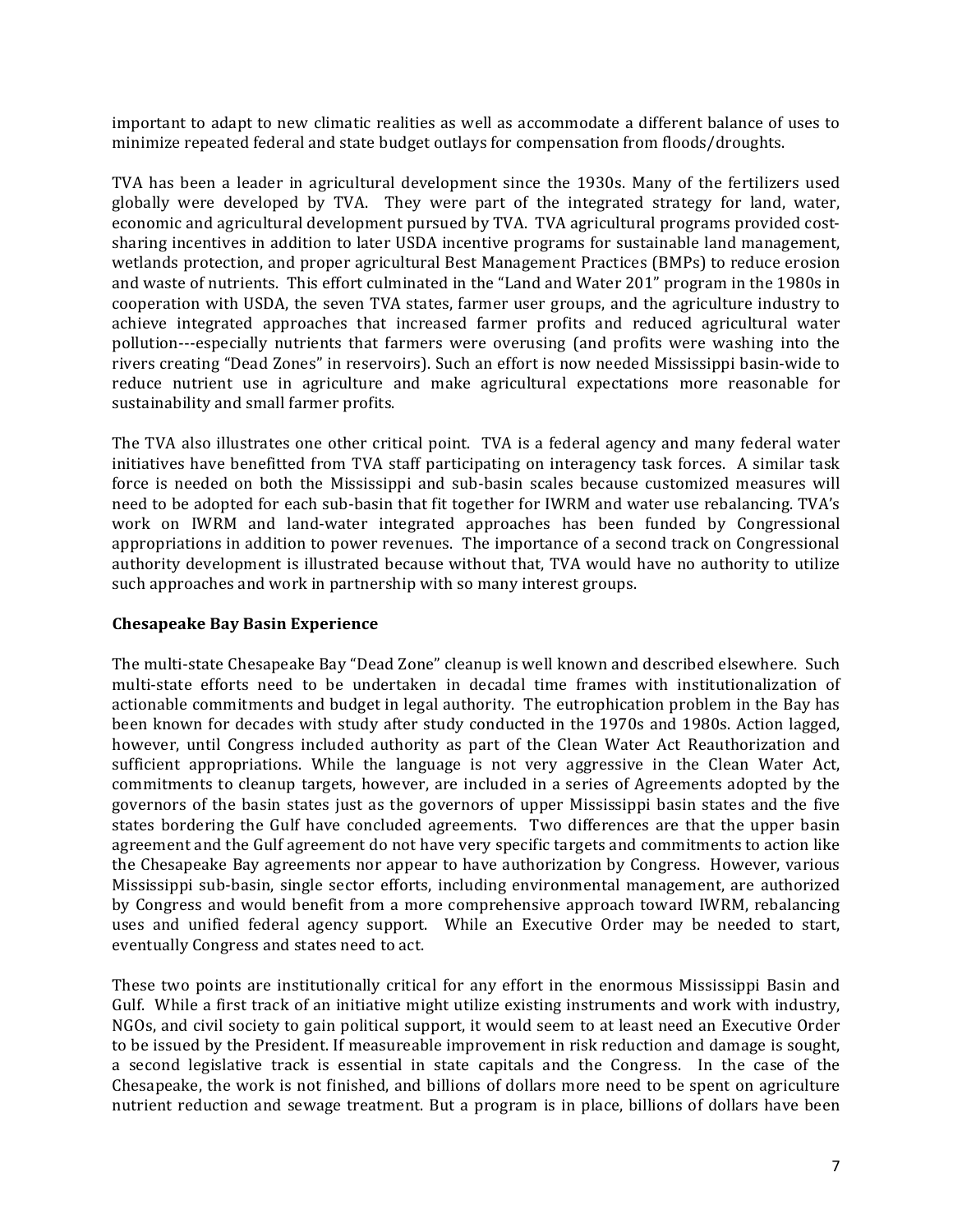spent, nutrient reduction is starting, federal agencies are working in a unified manner and the water system is responding positively. In the case of the Mississippi, partners need to have patience as it will take several decades to mount the kind of effort needed to reduce risks to life and property while restoring ecosystems that give free flood, drought, and storm protection.

# Danube River Basin-Black Sea Experiences

The Danube is the world's most international river with 19 countries in the drainage. While it is only one-half the length of the Mississippi and has less than one-half of average runoff, the number of Danube countries can be compared to the number of states in the Mississippi and the linked downstream marine waters of the Black Sea compare to the situation in the Gulf. In fact, both the Black Sea and the Gulf had a massive problem with nutrient pollution in the 1980s-1990s. The difference is that a great reduction of nutrient loading and oxygen demanding pollutants has occurred with widespread legislative action and funding in Europe compared to less action in the Mississippi. The "Dead Zone" in the Northwest Shelf of the Black Sea is mostly a memory except during wet years as agriculture nutrients from the land and fertilizer-contaminated aquifers reach the river. No reduction is seen in the Gulf of Mexico with higher flow years showing greater "Dead" Zones" as more agriculture pollution is washed into rivers.

The fall of centrally-planned economies, accession of countries into the European Union, and projects funded by the Global Environment Facility (GEF) through the U.N. and World Bank for nutrient reduction, improved water resource management through IWRM, and floodplain reconnection to rivers through restoration has resulted in 50% decreases in oxygen demanding pollutants and some nutrients that cause eutrophication. Danube basin countries act more like states of the US now with EU-wide minimum legislative policies for IWRM, water quantity and water quality management programs, and ecosystem restoration that countries must enact through This is similar to the US Clean Water Act where national minimum their parliaments. standards/policies are promulgated and states enact laws, standards, and enforcement programs to meet that minimum or exceed it. Several reports describing the Danube/Black Sea progress are listed at the end and are available from the listed websites.

Key elements of the Danube approach funded through the GEF include:

- Negotiation and adoption of a legally binding international agreement with principles for Danube management with IWRM principles and creation of the International Commission for the Protection of the Danube River (ICPDR) among the countries;
- Support for analytical investigations and visioning processes at basin-wide and sub-basin scales:
- Creation of Danube Environmental Forum—a network of NGOs that participate with ICPDR;
- Creation of Small Grants cost sharing program with communities to foster local participation;
- Complementary actions to the EU Accession Process and the EU Water Framework Directive:
- GEF support for linking Danube basin countries with Black Sea countries for collaboration;
- Adoption by ICPDR of the Action Programme for the Sustainable Flood Prevention with agreed principles, targets, and commitments for action at basin-wide and sub-basin scales;
- GEF support with the UN for subsidiary, sub-basin scale analyses, visioning, and institutions;
- GEF grant support with World Bank loans for local scale implementation of nutrient reduction BMPs in the agriculture, livestock, municipal sewage, and industry sectors as well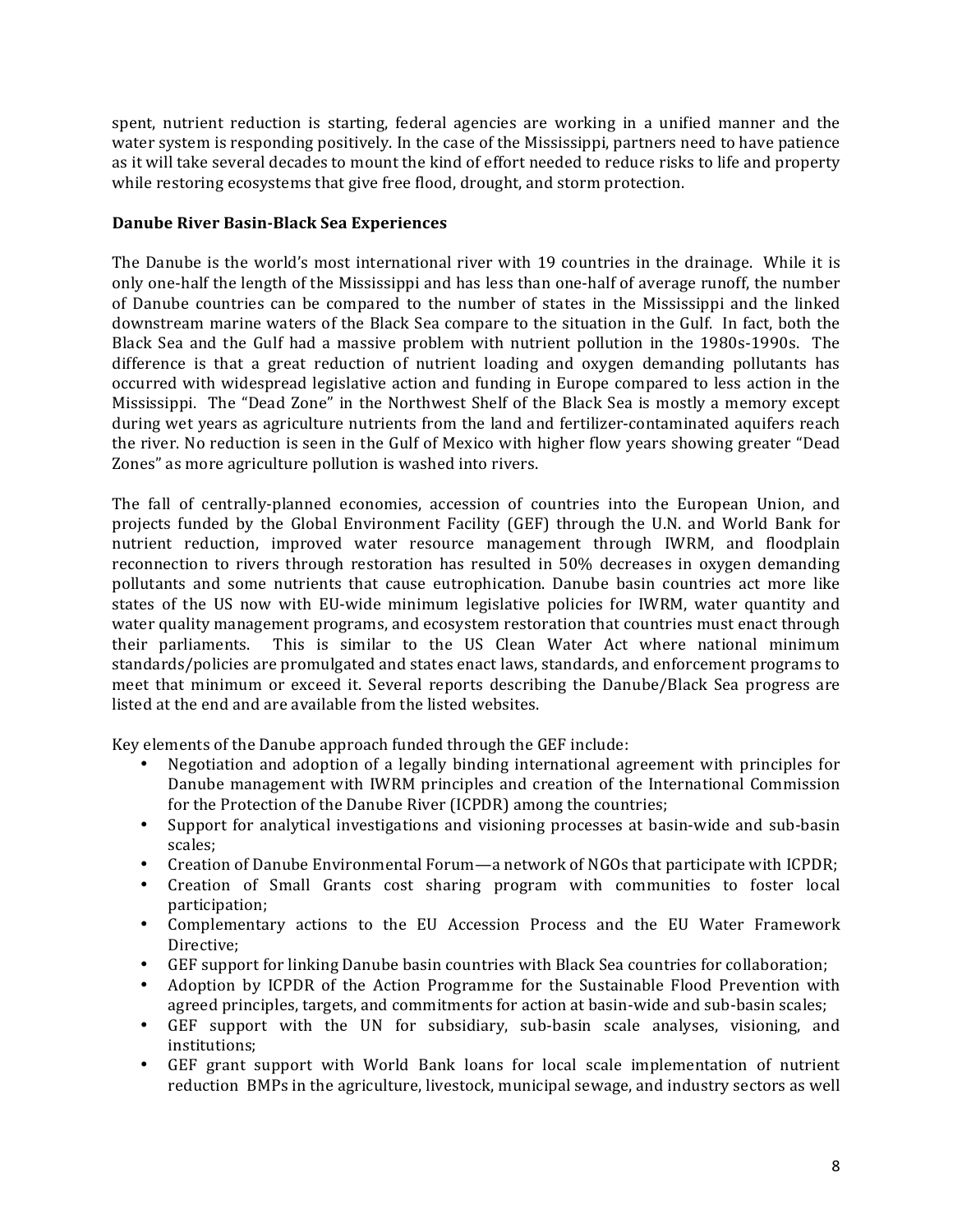as for reconnecting floodplain wetlands with rivers to sequester nutrient pollution and reduce flooding-- \$US 70 million in GEF grants and \$US 450 mil from countries and loans;

- Support for a basin-wide industry cooperation group "Business Friends of the Danube";  $\bullet$
- EU co-financing for GEF projects and \$US billions in sewage treatment upgrades.

Many of the GEF-funded Danube measures for IWRM are similar to those developed through the IJC and result from GEF policy and recommended approaches. Work is undertaken at all scales from multi-jurisdictional to sector and watershed to localities. Participation from the business community and NGOS basin-wide as well in specific localities is assured by processes and partnerships adopted by the Danube Commission. All countries have made political commitments to action in a legally binding treaty and for certain issues adopted targets and principles for action. The ICPDR reports on progress toward IWRM, as does the IJC. All countries contribute funding to support the ICPDR and the work of its committees and partnerships. Subsidiary sub-basin approaches to IWRM are tailored to specific smaller drainages to address their specific priority concerns. The EU serves a role analogous to the US federal government through provision of funding incentives, minimum standards, policies, and legislation to ensue coherence and coordinated approaches among the countries.

Various analyses respectful of IWRM principles and visioning processes are undertaken at the basin-wide and sub-basin scales, and development of plans for specific issues are facilitated by the ICPDR secretariat through participation of the different jurisdictions party to the treaty. A good example is the "Action Programme for Sustainable Flood Prevention" with commitments to collaboration and policy coherence with regard to balancing water uses as flood damage is avoided and floodplains are restored. Grant funding from the GEF helped countries in the Basin reconnect floodplains to the river making room for floodwaters that reduce urban damage and trap toxics and nutrient pollution that would result in "Dead Zones" downstream in the Black Sea. Just as with the IJC, these processes are undertaken periodically in the spirit of adaptive management so that new commitments can be made to adjust to changed conditions. For example, increased climatic variability with a warming Earth demands such a non-stationary approach if challenges are to be met and some entity needs to take leadership for coherence.

The GEF also helped foster a change from just grants for agriculture BMPs and advanced sewage treatment to reduce the "Dead Zone" to a mix of grants and loans for the local implementation of needed measures. This parallels the US experience with clean water grants now transformed into a revolving lending program run by the states. This case illustrates that processes that can help introduce IWRM and comprehensive approaches can work not just in the St. Lawrence basin but also in Europe. The difference is that the situation of different countries working collaboratively and coherently basin-wide should be considered to be analogous to the situation of the many states in the Mississippi Basin and downstream Gulf.

### Two-Track Approach for IWRM in the Mississippi and ICM in the Gulf

The preceding pages have outlined processes and approaches for introducing IWRM as well as comprehensive and adaptive approaches to management for discussion by Basin stakeholders. These suggested approaches have been successfully utilized by 14 of the Mississippi Basin states for other drainages, so there should not be barriers to use. Additionally, these processes have worked in Europe in the linked Danube Black Sea Basin, and other similar processes have been tried or are now being tried in sub-basins of the Mississippi. The first coordinated Gulf program among the five states was established in the 1980s, and upper basin environmental initiatives were authorized by the Congress in the Clean Water Act in the 1980s. The long history of these smaller Basin and Gulf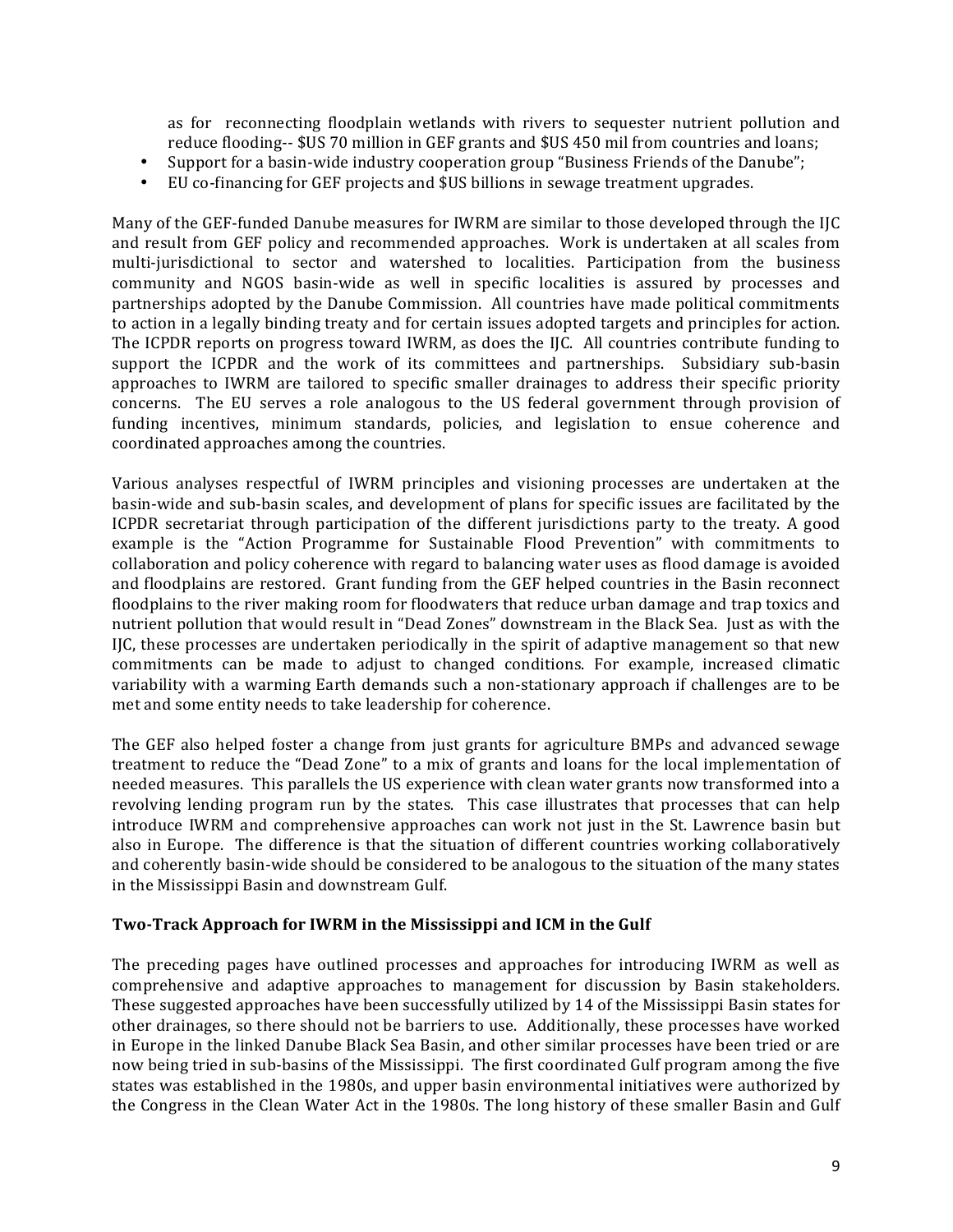subsidiary initiatives and the experience of Basin states with the IJC and the TVA should reduce the opposition to application basin-wide. The Gulf of Mexico and upper basin programs, the Mississippi Basin-Gulf Watershed Nutrient Task Force, Mississippi River Commission, various sub-basin institutions such as for the Ohio River, and scores of initiatives, alliances, and NGOs can all be harnessed to serve as a coordinated and coherent platform for basin-wide scale work and constituency building with businesses and NGOs.

The scale and upstream-downstream linkages of Mississippi Basin-Gulf issues, future risks, and the recurring drain on federal and state budgets provides an imperative for basin-wide coordinated action among sub-basin initiatives. Establishment of basin-wide coordination, political commitments to action, incentives, and disincentives demands authority and funding and perhaps most of all political participation by the business community, NGOs, and citizens. This paper suggests a two-track approach of first harnessing stakeholders and their interest groups to establish basin-wide arrangements for coordination and coherence with processes previously presented to introduce more comprehensive, adaptive approaches that include IWRM and ICM. Once initial arrangements and funding are in place, appropriate and complementary legislative authority on the state and federal levels should then be pursued with stakeholders.

All scales of institutions from transboundary with Canada and Mexico to basin-wide, sub-basin, federal, state, local, and watershed must be engaged to introduce these approaches. Both top-down and bottom-up processes that are integrated and not just thematic are needed. To make change, the horizontal linkages spatially and across sectors (or agencies) and the vertical institutional linkages from national to state and local have to be pursued at the same time with businesses, NGOs, and citizens so that trust and working relationships can have a chance to develop. IWRM is about balancing different water resources uses and interests, so everyone will have to give in some and everyone will be disappointed.... but that will lead to a more sustainable system with fewer recurring costs if all the fragmented pieces can be brought together through some form of secretariat--perhaps the Mississippi River Commission--that can operate the coordination mechanisms. Foundation support may be needed to get the initiative off the ground. Wetlands and floodplains must be looked at comprehensively for their economic value for quantity, quality, aquifer recharge, biodiversity, and future carbon sequestration purposes. Replicating the good work already underway at pilot scales will be critical to generate local and special interest support. However, past experiences show this won't happen and opportunities will be missed without federal commitments to partnership and federal leadership among agencies. Likely, an Executive Order will be necessary and with special appropriations under existing authorities and eventually national/state legislation will be needed. Constituency building will be necessary to allow even existing authorities to be utilized instead of being blocked or subject to litigation such as section 303 Clean Water Act authorities on Total Maximum Daily Loads. EPA has been sued by NGOs for allegedly not enforcing authorities.

The business and NGO communities will also be critical for the second track in pursuing legislative action and follow-up funding appropriations. Many pieces of federal legislation will be required such as the Farm Bill, Clean Water Act Reauthorization, Water Resources Development legislation, Safe Drinking Water Act, and others. Subsequent state legislation, program funding, and implementation also need support. The lack of measureable results the last few decades is testimony to the need for new authority and funding. The recurring social, economic, and environmental costs demand new, more comprehensive action Mississippi Basin and Gulf-wide. If there is interest in such action, further elaboration of case studies for approaches briefly presented herein can be made for detailed stakeholder discussions.